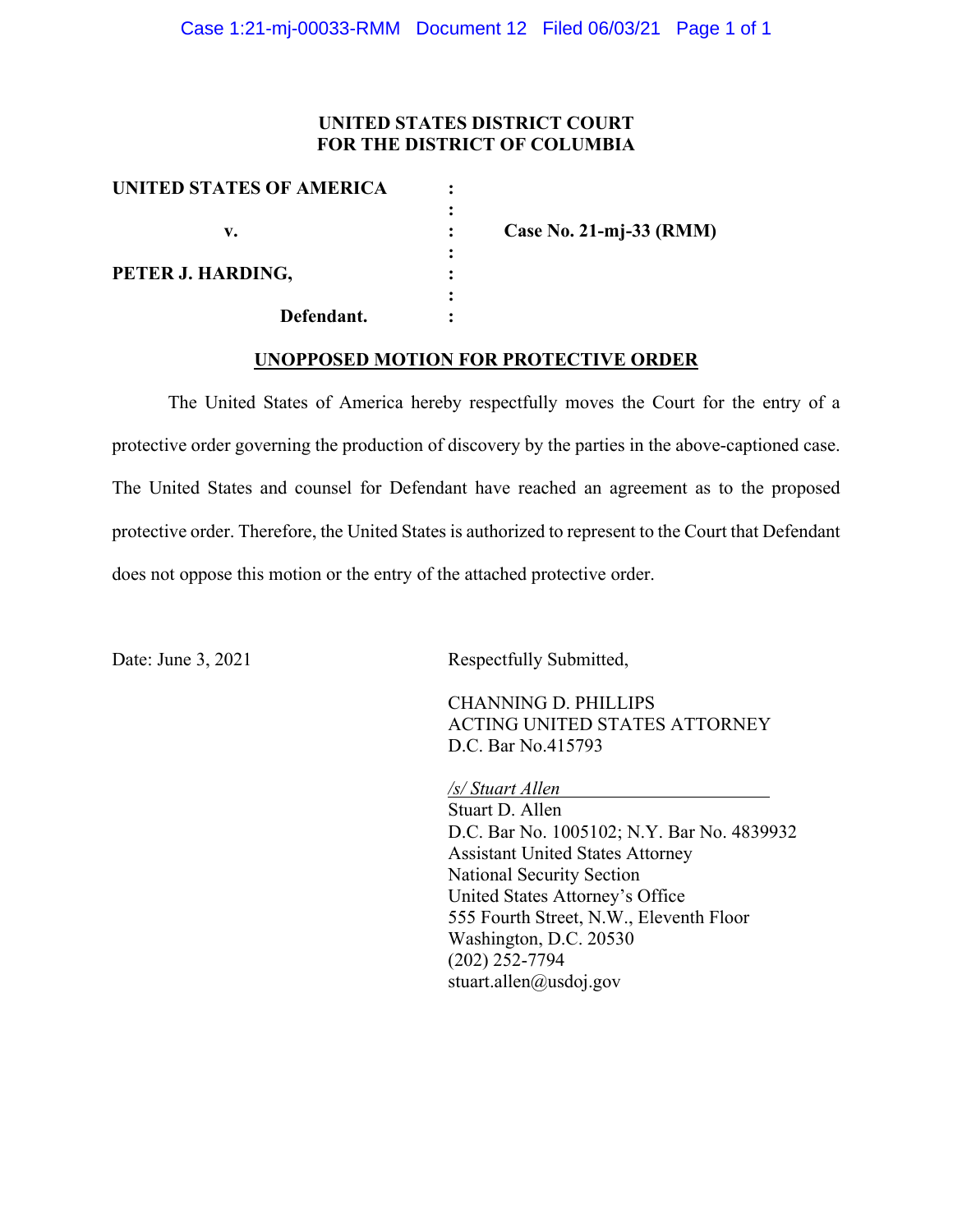## **UNITED STATES DISTRICT COURT FOR THE DISTRICT OF COLUMBIA**

| UNITED STATES OF AMERICA |                         |
|--------------------------|-------------------------|
|                          |                         |
| v.                       | Case No. 21-mj-33 (RMM) |
|                          |                         |
| PETER J. HARDING,        |                         |
|                          |                         |
| Defendant.               |                         |

### **PROTECTIVE ORDER GOVERNING DISCOVERY**

To expedite the flow of discovery material between the parties and adequately protect the

United States' legitimate interests, it is, pursuant to the Court's authority under Fed. R. Crim. P.

16(d)(1) and with the consent of the parties, ORDERED:

1. **Materials Subject to this Order.** This Order governs materials provided by the

United States at any stage of discovery during this case and which the United States has

identified as either "Sensitive" or "Highly Sensitive." Examples of materials that the United

States may designate as "Sensitive" or "Highly Sensitive" pursuant to this Order include but are

not limited to:

- a. Personal identity information as identified in Rule 49.1 of the Federal Rules of Criminal Procedure, as well as telephone numbers, email addresses, driver's license numbers, and similar unique identifying information;
- b. Information regarding the government's confidential sources;
- c. Information that may jeopardize witness security;
- d. Contact information for, photographs of, and private conversations with individuals that do not appear to be related to the criminal conduct in this case;
- e. Medical or mental health records;
- f. Sources and methods law-enforcement officials have used, and will continue to use, to investigate other criminal conduct related to the publicly filed charges;
- g. Surveillance camera footage from the U.S. Capitol Police's extensive system of cameras on U.S. Capitol grounds; $<sup>1</sup>$ </sup>

 $1$  To be clear, this does not include footage from body worn cameras from other police departments that responded on January 6, 2021, the vast amount of which the United States will *not* designate as Sensitive or Highly Sensitive. (Body worn camera footage will be marked Sensitive or Highly Sensitive only if it contains material described in paragraph one above or for a similar reason not anticipated by this Order.)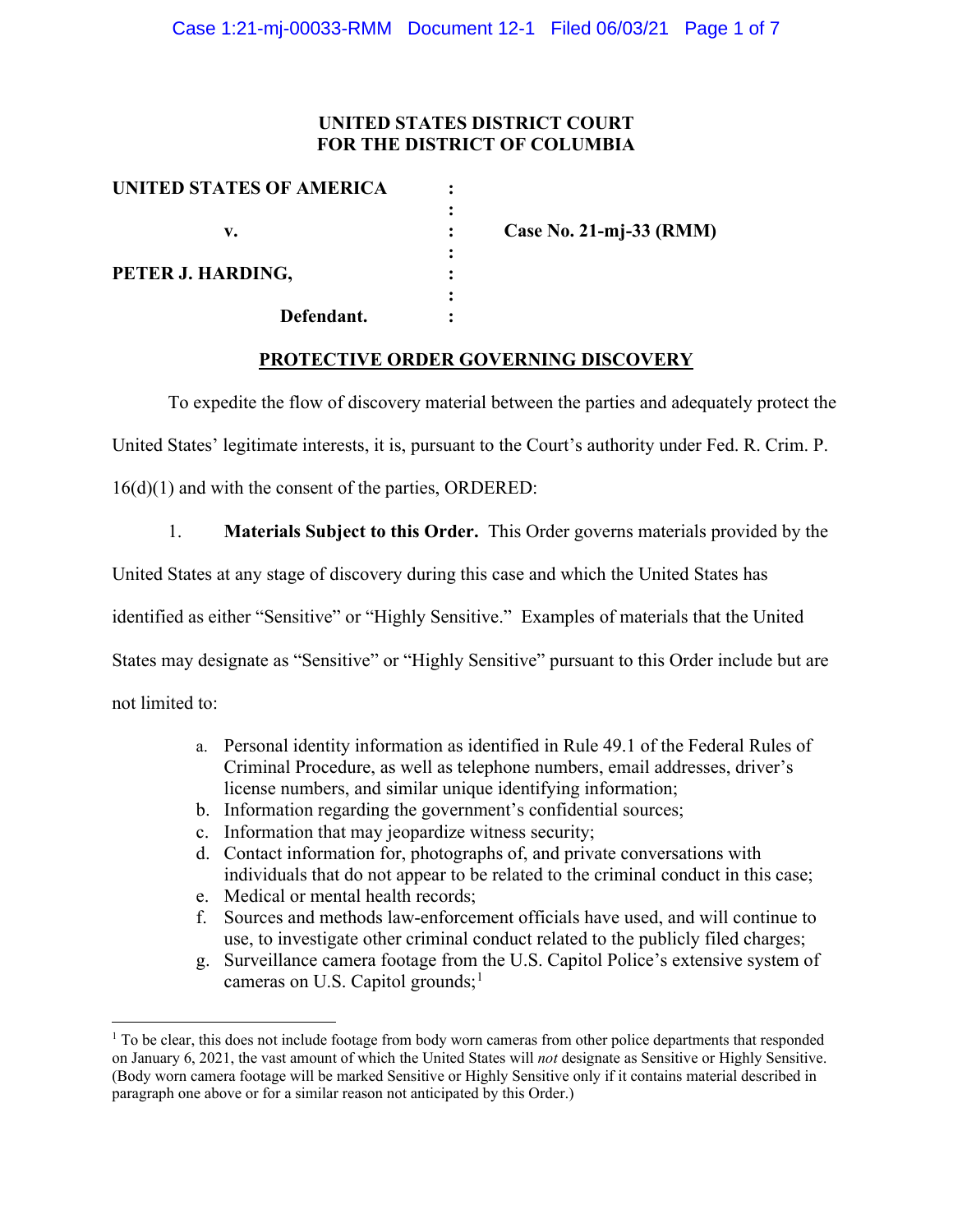- h. Repair estimates from the Architect of the Capitol;
- i. Materials designated as "security information" pursuant 2 U.S.C. §1979; and
- j. Tax returns or tax information.

This Order will not be used to designate materials as Sensitive or Highly Sensitive unless such designation is necessary for one of the reasons stated in this paragraph or for a similar reason not anticipated by this Order. The government agrees to make every effort to provide discovery in a manner that will allow for most discovery to be produced without such designations.

2. **Defendant.** Any reference to "Defendant" herein refers individually to each

defendant identified in the caption above.

3. **Legal Defense Team.** The "legal defense team" includes defense counsel

(defined as counsel of record in this case, including any post-conviction or appellate counsel)

and any attorneys, investigators, paralegals, support staff, and expert witnesses who are advising

or assisting defense counsel in connection with this case.

# 4. **Rules for the Handling of Sensitive and Highly Sensitive Materials.**

- a. **Limitations on Use.** Defendant and the legal defense team may use Sensitive and Highly Sensitive discovery materials solely in connection with the defense of this case and any other case connected to the events at the United States Capitol on January 6, 2021, including any post-conviction or appellate litigation, and for no other purpose, and in connection with no other proceeding, without further order of this Court.
- b. **Limitations on Dissemination.** No Sensitive or Highly Sensitive materials, or the information contained therein, may be disclosed to any persons other than Defendant, the legal defense team, or the person to whom the Sensitive or Highly Sensitive information solely and directly pertains or his/her counsel, without agreement of the United States or prior authorization from the Court.
- c. **Limitations on Reproduction.** Defendant, the legal defense team, and authorized persons shall not copy or reproduce the Sensitive or Highly Sensitive materials except in order to provide copies of the materials for use in connection with this case by Defendant, the legal defense team, the person to whom the Sensitive or Highly Sensitive information solely and directly pertains or his/her counsel, and other persons to whom the Court may authorize disclosure (collectively, "authorized persons").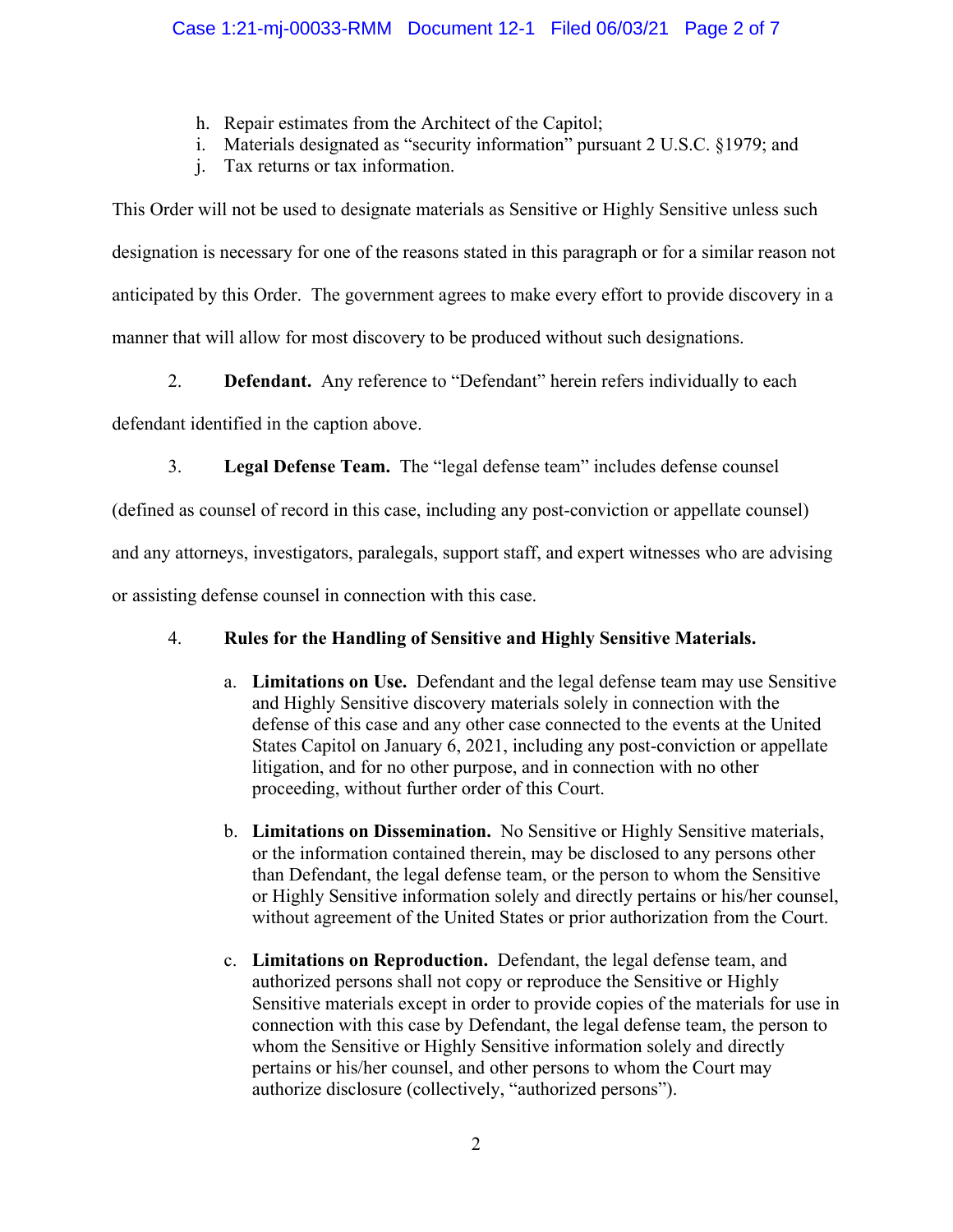If defense counsel provides Defendant access to Sensitive or Highly Sensitive materials, defense counsel must advise Defendant that Defendant may not record any personal identity information as identified in Rule 49.1 of the Federal Rules of Criminal Procedure or any telephone numbers, email addresses, driver's license numbers, and similar unique identifying information. By signing the attached affirmation, Defendant agrees not to do so.

Copies and reproductions, and any notes or records made in relation to the contents of the Sensitive and Highly Sensitive materials, are to be treated in the same manner as the original materials.

- d. **Court Filings.** Absent prior agreement by the parties or permission from the Court, no party shall disclose materials designated as Sensitive or Highly Sensitive in any public filing with the Court. Such materials shall be submitted under seal in accordance with Local Criminal Rule 49(f)(6). The Clerk of Court shall accept for filing under seal any filings made in compliance with that Rule and so marked by the parties pursuant to this Order.
- e. **Court Hearings.** The restrictions in this Order shall not limit either party in the use of the materials in judicial proceedings in this case. The procedures for use of designated Sensitive and Highly Sensitive materials during any hearing or the trial of this matter shall be determined by the parties and the Court in advance of the hearing or trial. No party shall disclose materials designated Sensitive or Highly Sensitive in open court without agreement by the parties that such materials may be disclosed in open court or prior authorization by the Court.

### 5. **Additional Rules for Handling of Sensitive Materials.** The following

additional terms apply to Sensitive materials:

a. **Storage.** Sensitive materials must be maintained in the custody and control of Defendant, the legal defense team, and authorized persons. This restriction shall not apply to the person to whom the Sensitive information solely and directly pertains or his/her attorney.

### 6. **Additional Rules for Handling of Highly Sensitive Materials.** The following

additional rules apply to Highly Sensitive materials:

a. **Additional Limitations on Dissemination.** Defense counsel may not provide a copy of Highly Sensitive materials to Defendant or permit Defendant to view such materials unsupervised by defense counsel or an attorney, investigator, paralegal, or support staff person employed by defense counsel.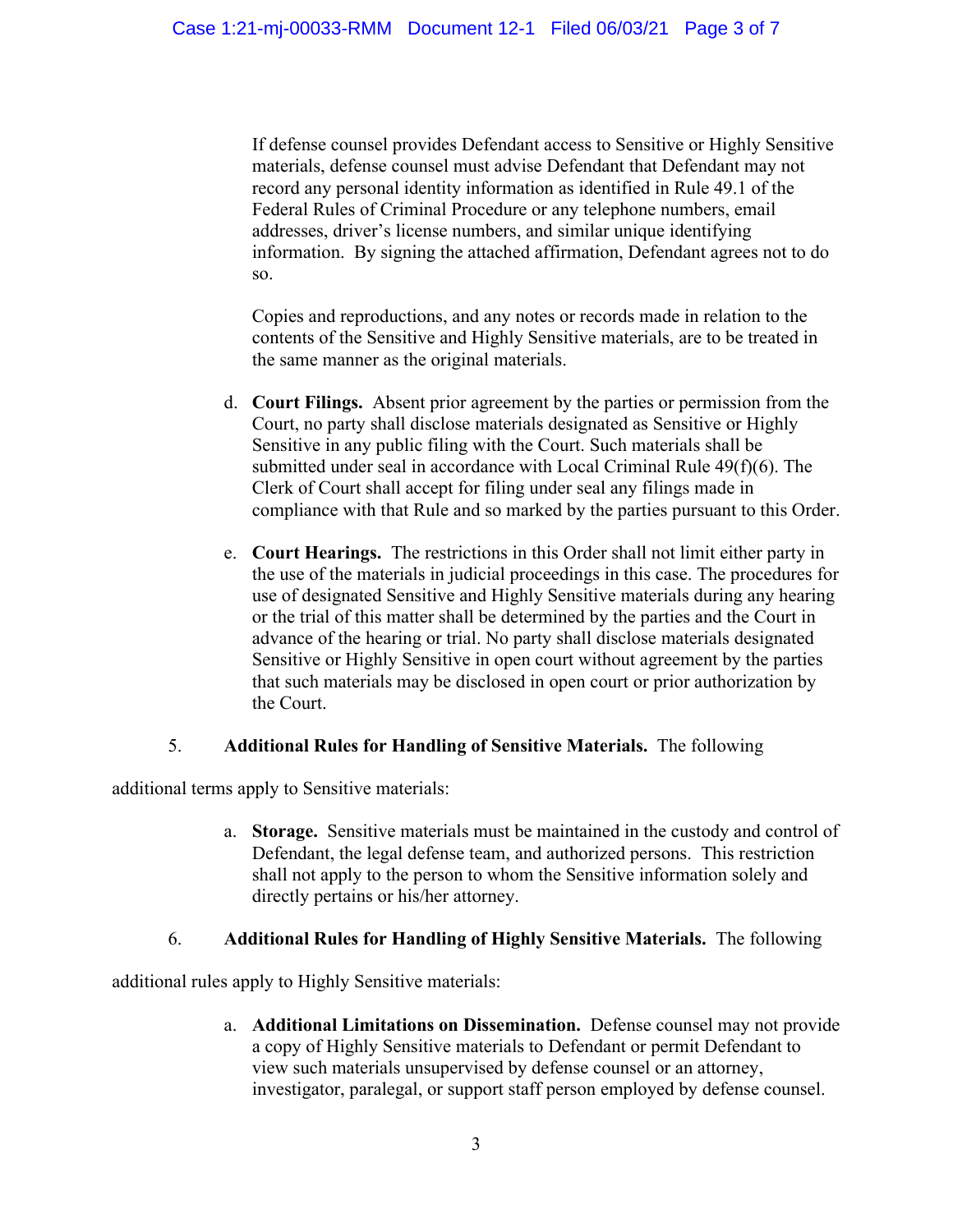The parties agree that defense counsel or an attorney, investigator, paralegal, or support staff person employed by defense counsel, may supervise Defendant by allowing access to Highly Sensitive materials through a cloudbased delivery system that permits Defendant to view the materials but does not permit Defendant the ability to download; provided that, prior to doing so, defense counsel first provides notice to the United States and allow the United States to file an objection with the Court if no agreement is reached.

- b. **Additional Limitations on Reproduction.** Counsel agrees that prior to showing materials to Defendant designated as Highly Sensitive, counsel or an attorney, investigator, paralegal, or support staff person employed by defense counsel will read Defendant the relevant parts of this Order, and remind Defendant of the consequences of violating the Order. If Defendant takes notes regarding Highly Sensitive materials, counsel or an attorney, investigator, paralegal, or support staff person employed by defense counsel must take reasonable steps to determine whether Defendant has copied any personal identity information as identified in Rule 49.1 of the Federal Rules of Criminal Procedure or any telephone numbers, email addresses, driver's license numbers, and similar unique identifying information.
- c. **Storage.** Highly Sensitive materials must be maintained in the custody and control of the legal defense team and authorized persons. This restriction shall not apply to the person to whom the Highly Sensitive information solely and directly pertains or his/her attorney.

7. **Viewing by Incarcerated Defendants.** If Defendant is in the custody of the

United States Marshals Service, defense counsel is authorized to provide a copy of discovery materials to the appropriate point of contact so that the defendant can view the discovery materials, subject to the terms of this Order.

8. **Disputes.** The parties shall make a good faith effort to resolve any dispute about a sensitivity designation before requesting the Court's intervention. The United States may agree to remove or reduce a sensitivity designation without further order of this Court. Whenever the redaction of specified information will resolve the basis for which a sensitivity designation was applied, the United States will agree to redaction, and such redaction will render the materials no longer subject to this Order. Any agreement to reduce or remove a sensitivity designation or to redact specific information shall be memorialized in writing.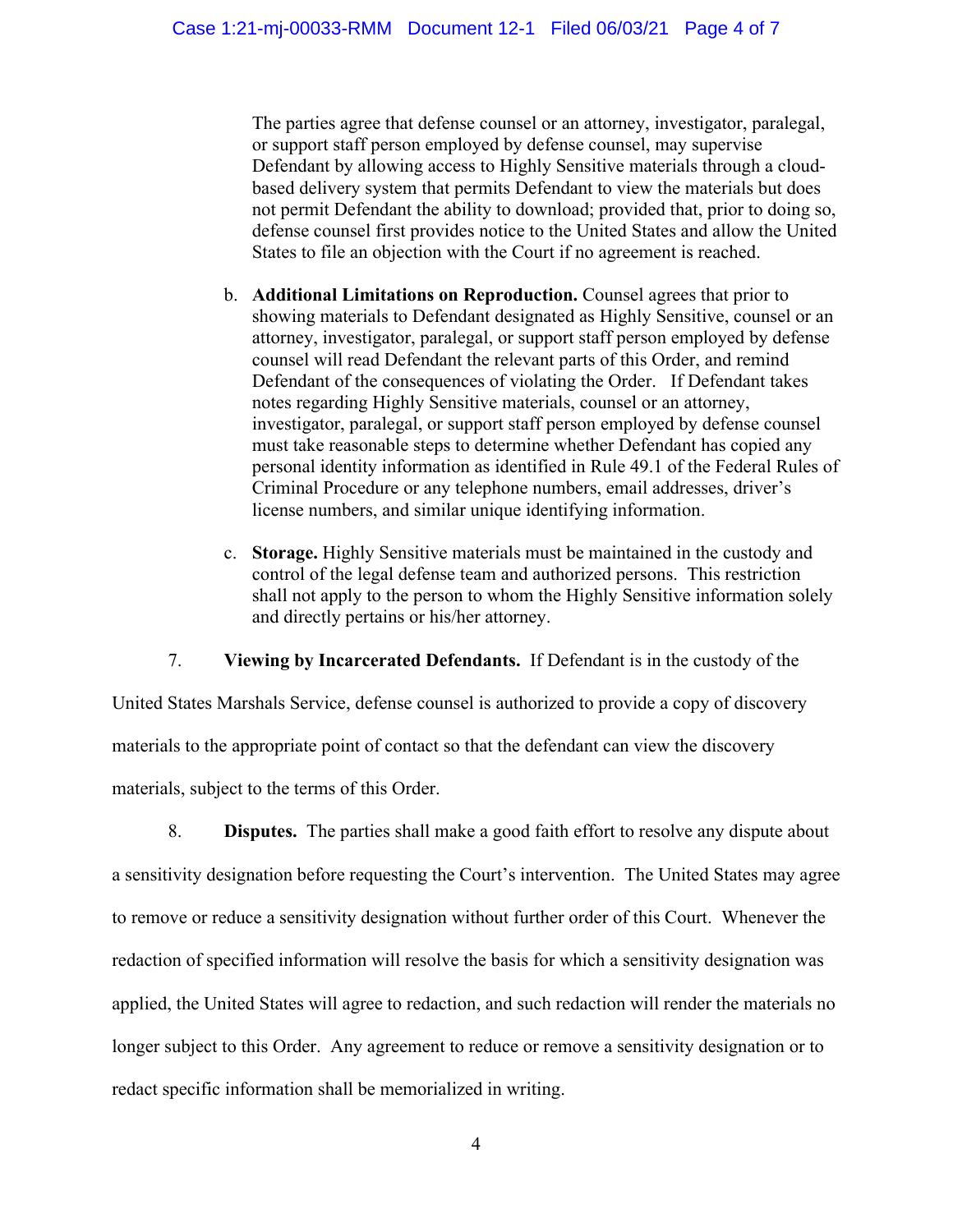#### Case 1:21-mj-00033-RMM Document 12-1 Filed 06/03/21 Page 5 of 7

9. **Modification Permitted.** Nothing in this Order shall prevent any party from seeking modification of this Order nor prevent the defense from contesting a sensitivity designation. The parties agree that the burden of demonstrating the need for a protective order remains with the government at all times.

10. **Failure not Waiver.** The failure by the United States to designate any materials as Sensitive or Highly Sensitive upon disclosure shall not constitute a waiver of the United States' ability to later designate the materials as Sensitive or Highly Sensitive but the government must separately identify and memorialize the changed status of those materials in writing.

11. **Automatic Exclusions from this Order.** This Order does not apply to materials that:

- a. Are, or later become, part of the public court record, including materials that have been received in evidence in this or other public trials or hearings;
- b. Were derived directly from Defendant or that pertain solely to Defendant. Examples of such materials include Defendant's own financial records, telephone records, digital device downloads, social media records, electronic communications, arrest records, and statements to law enforcement; <sup>2</sup> and
- c. Materials that the defense obtains by means other than discovery.
- 12. **Government's Discovery Obligations.** Nothing in this Order modifies the

United States' obligations at any stage of discovery in this case pursuant to Federal Rules of

Criminal Procedure 16 and 26.2, Local Criminal Rule 5.1, 18 U.S.C. § 3500 (the Jencks Act),

and the government's general obligation to produce exculpatory and impeachment information in

criminal cases.

 $2$  Discoverable materials that were derived directly from Defendant or that pertain solely to Defendant are exempt from this Order regardless of whether the United States has designated any such materials as "Sensitive" or "Highly Sensitive" because the same materials are being provided or made available to co-defendants or other persons charged in connection with the events at the United States Capitol on January 6, 2021.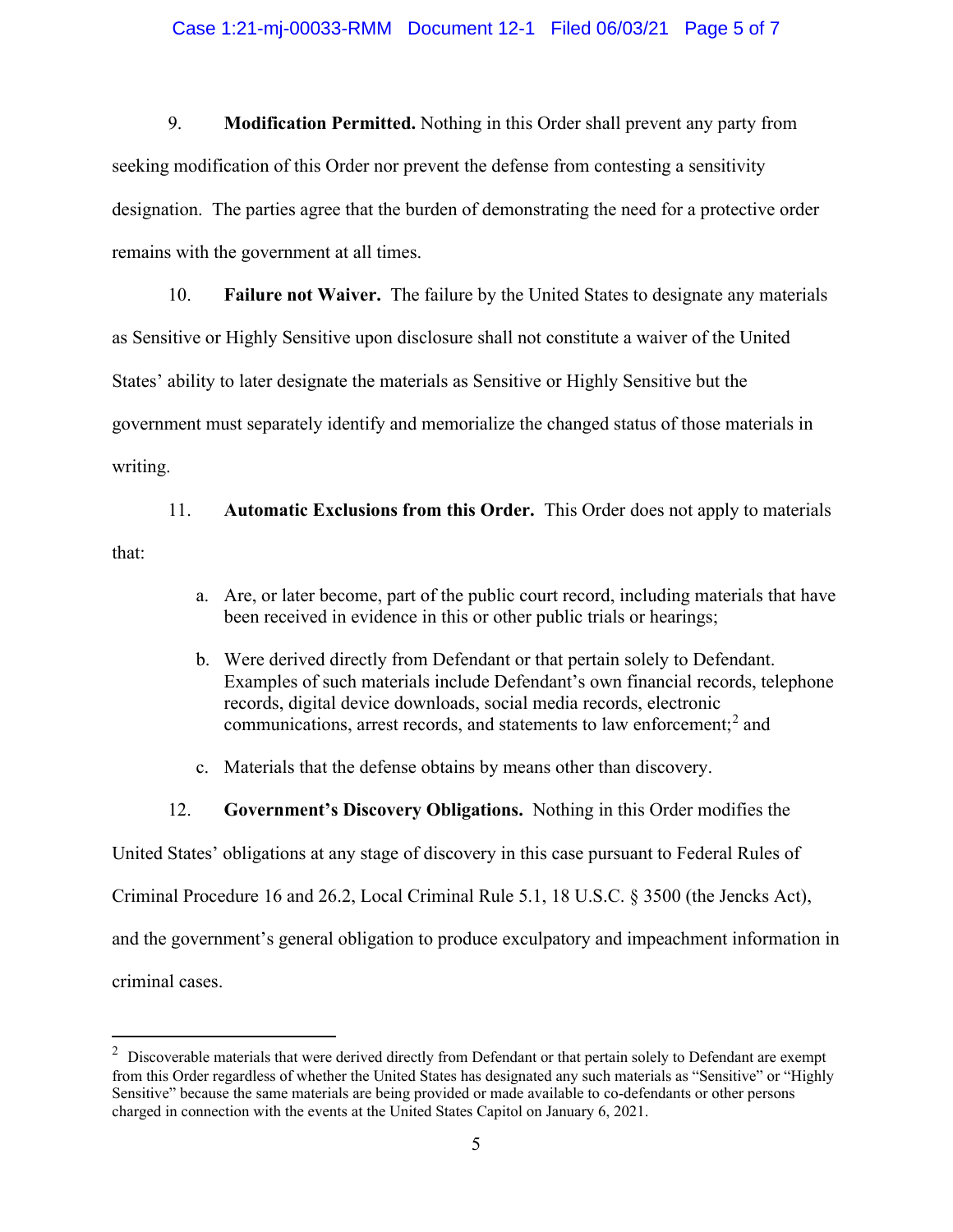#### Case 1:21-mj-00033-RMM Document 12-1 Filed 06/03/21 Page 6 of 7

13. **Defense Counsel's Obligations.** Defense counsel must provide a copy of this Order to, and review the terms of this Order with, members of the legal defense team, Defendant, and any other person, before providing them access to Sensitive or Highly Sensitive materials. Defense counsel must obtain a fully executed copy of Attachment A before providing Defendant access to Sensitive or Highly Sensitive materials, and must file a copy with the Court within one week of execution.

14. **No Ruling on Discoverability or Admissibility**. This Order does not constitute a ruling on the question of whether any particular material is properly discoverable or admissible and does not constitute any ruling on any potential objection to the discoverability or admissibility of any material.

15. **Duration.** The terms of this Order shall remain in effect after the conclusion of this case and the parties shall be bound by it unless otherwise ordered by the Court.

**SO ORDERED** this \_\_\_\_\_ day of \_\_\_\_\_\_\_\_\_\_, 2021.

HONORABLE ZIA M. FARUQUI United States Magistrate Judge

\_\_\_\_\_\_\_\_\_\_\_\_\_\_\_\_\_\_\_\_\_\_\_\_\_\_\_\_\_\_\_\_\_\_\_\_\_